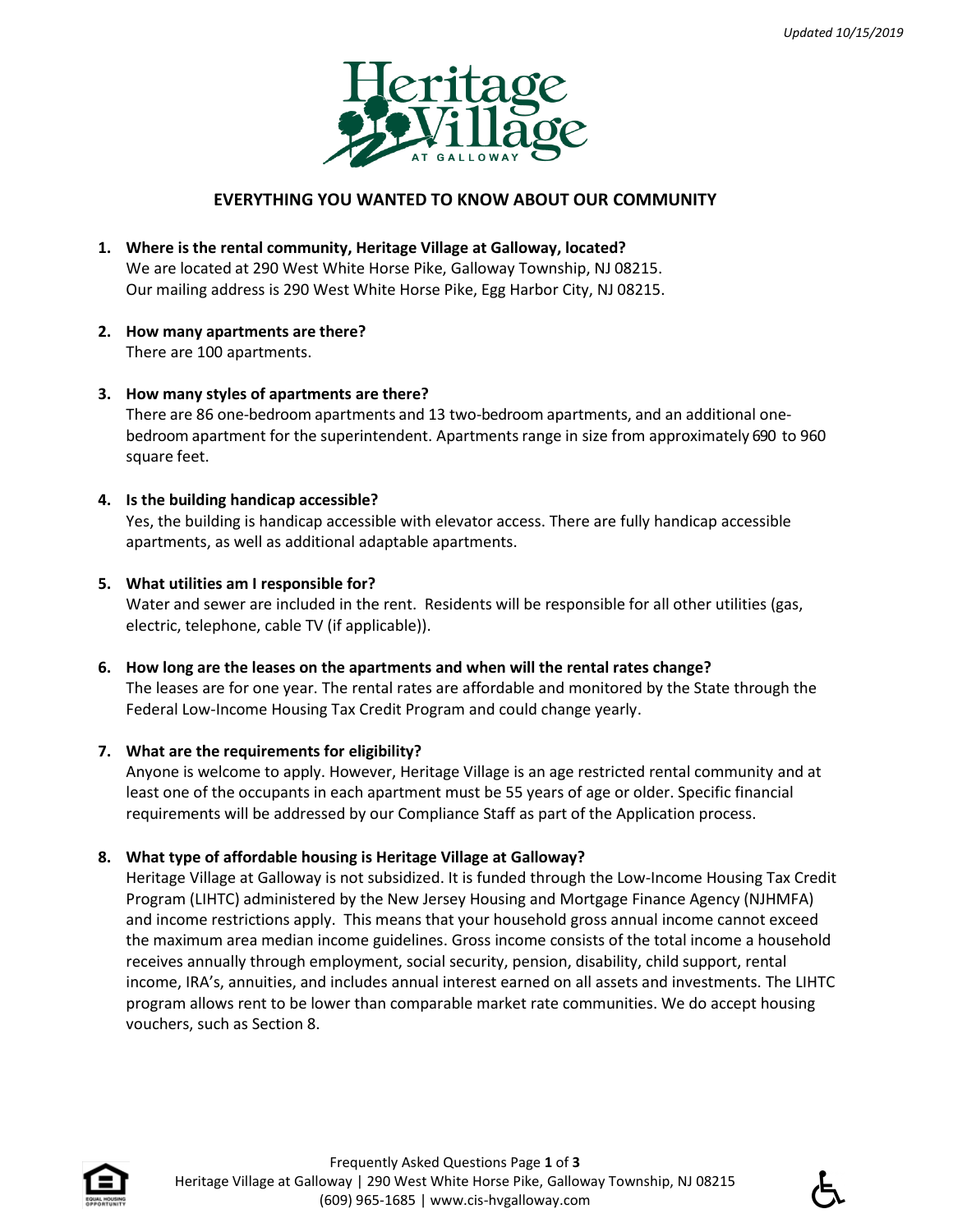

## **9. Application Fee?**

There is an application fee of \$50.00 per adult applicant (19 years of age or older). Application fees are payable only in the form of a money order or a certified bank check and must be made payable to Heritage Village at Galloway.

## **10. What costs am I required to pay prior to move-in?**

When you submit your admission application you will need to submit a non-refundable application fee of \$50.00 per adult applicant (19 years of age or older). This fee covers processing credit and background checks for each adult applicant. At the time of your appointment with one of our team members to verify your income and assets you will be required to place a \$250.00 deposit on an apartment. This deposit is only refundable if it is deemed your family does not qualify for the apartment based on income and asset information. If it is deemed you do qualify and you do not move in, the deposit will not be refunded. Once your income and asset information has been third party verified and your file has been approved by the New Jersey Housing and Mortgage Finance Agency you will be required to sign a Lease and pay one and a half (1.5) month's rent as a security deposit, as well as pay your first month's rent. The initial \$250.00 deposit will be applied to these costs.

#### **11. What about parking?**

There is ample parking on site. Parking is available on a first come, first serve basis.

## **12. What about security?**

There is a secure key fob entry system and video monitoring throughout the building.

## **13. What kind of features and amenities will this Community offer?**

Mini-blinds Library Air-conditioning Tub/shower safety grab bar Laundry hookup in each home **Dishwashers** Elevators Laundry Room on each floor Fitness Center Community Room with Fireplace Wellness Center Business/Computer Center Catering Kitchen On-Site Superintendent

## **14. Are pets allowed?**

Pets are allowed as long as you comply with our pet policy, which is available upon request. There is a one-time pet fee assessed at lease signing.

## **15. What is the policy on an overnight guest?**

Overnight guests are permitted. A resident family must notify the Property Manager when overnight guests will be staying in the unit for more than 3 days. A guest can remain in the unit no longer than 7 consecutive days or a total of 14 cumulative calendar days during any 12-month period.